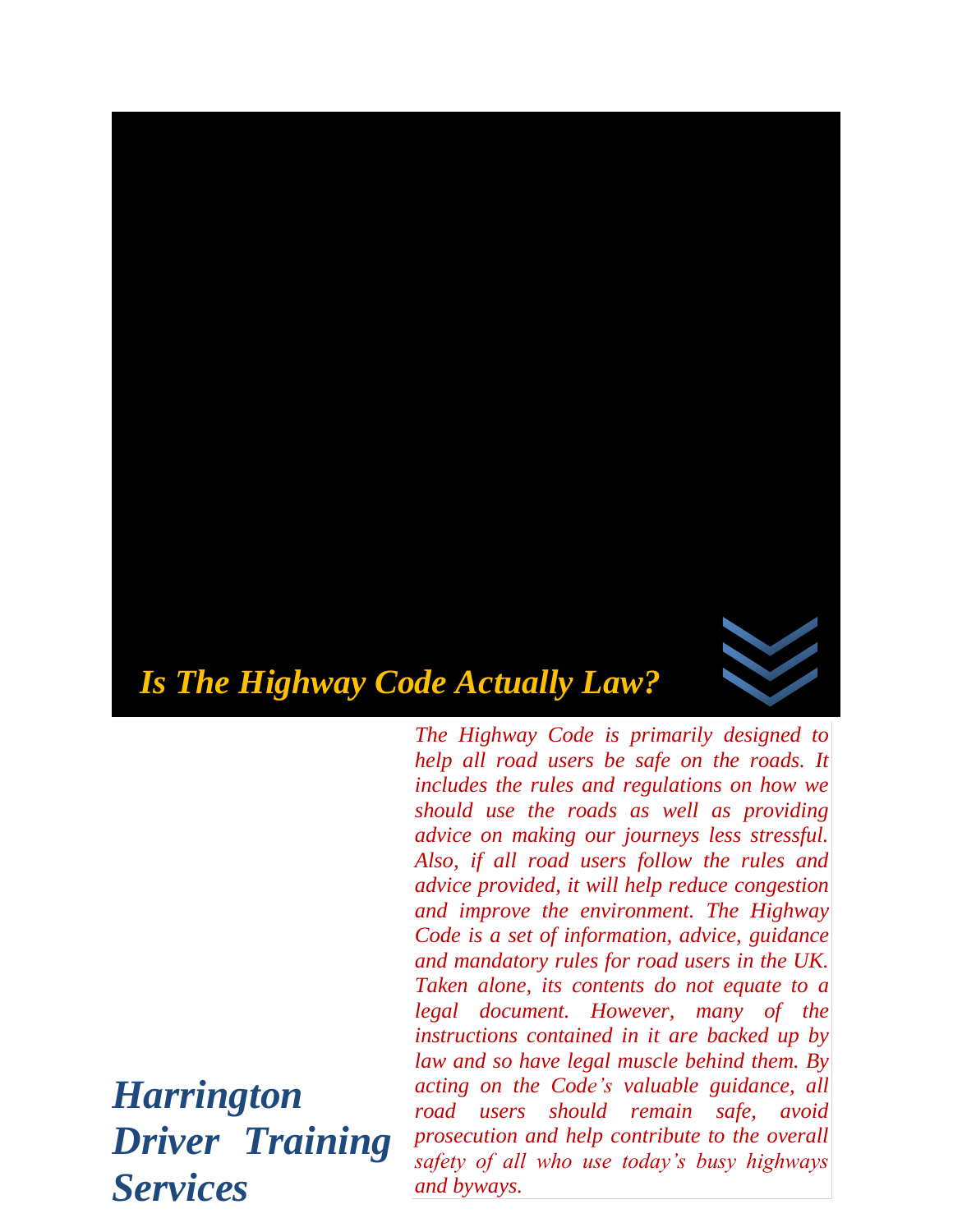# *Is the Highway Code Actually Law?*

 *Tom Harrington LL B F Inst. MTD (January 2020)*

## *Introduction*

 $\overline{a}$ 

ven though this article predominantly deals with the Highway Code (GB), much of its content is equally applicable to the Rules of the Road (IRL).The vast majority of drivers will have perused the Highway Code or the Rules The Road at some time or other, but especially before undergoing the theory test<br>of the Road at some time or other, but especially before undergoing the theory test<br>about the Road at some time or other, but especially befo or actual driving test. Once passed, many drivers then resign the Highway Code and the ROTR to the bottom drawer never to be looked at again. The Highway Code is one of Britain's most popular non-fiction books and sells about one million copies each year and has been in constant publication for more than seven decades. But is the Highway Code actually law and does its contents equate to a written legal document/instrument?<sup>1</sup> Basically, the Highway Code is a set of information, advice, guidance and some mandatory rules for road users in the UK. Its objective is to promote road safety. The Highway Code applies to all road users including pedestrians, equestrians, motorists and motorcyclists etc. It also gives information on road signage, road markings, vehicle markings and road safety. The Highway Code was first published in 1931, and has been regularly updated to reflect current practices. It is prepared by the Department of Transport (DfT) and the Driver Vehicle and Standards Agency (DVSA), and is published by HM Stationery Office in both electronic form and as a printed book. The Great Britain version applies to England, Scotland and Wales. The Northern Ireland version, available in English and Irish, applies to Northern Ireland. Almost one million copies of the Highway Code are sold annually, that keeps it in the bestsellers list. It is claimed to have saved thousands of lives since its inception. Since it was first published, there were just 2.317 million motor vehicles in Great Britain. Then, each year there were over 7,000 road fatalities as opposed to 1,784 road deaths in 2018 – a significant decrease. The first edition cost just one old penny and it was the only document to carry advertisements from the Automobile Association (AA), the Autocar Magazine, the Royal Automobile Club (RAC) and Motor Union Insurance. It contained 18 pages of advice compared to 137 in today's issue. This article has an in-depth look at this popular booklet and which most learner drivers will have perused at some stage during learning to drive. It also attempts to unravel some of the various rules which are advisory and those that are compulsory.

<sup>&</sup>lt;sup>1</sup> *A legal instrument is a formally executed written document. It states some contractual relationship or grants some rights. It formally expresses a legally enforceable act, process or contractual duty, obligation or right. Examples would be: deeds, wills/codicil, mortgages and trusts etc.* 

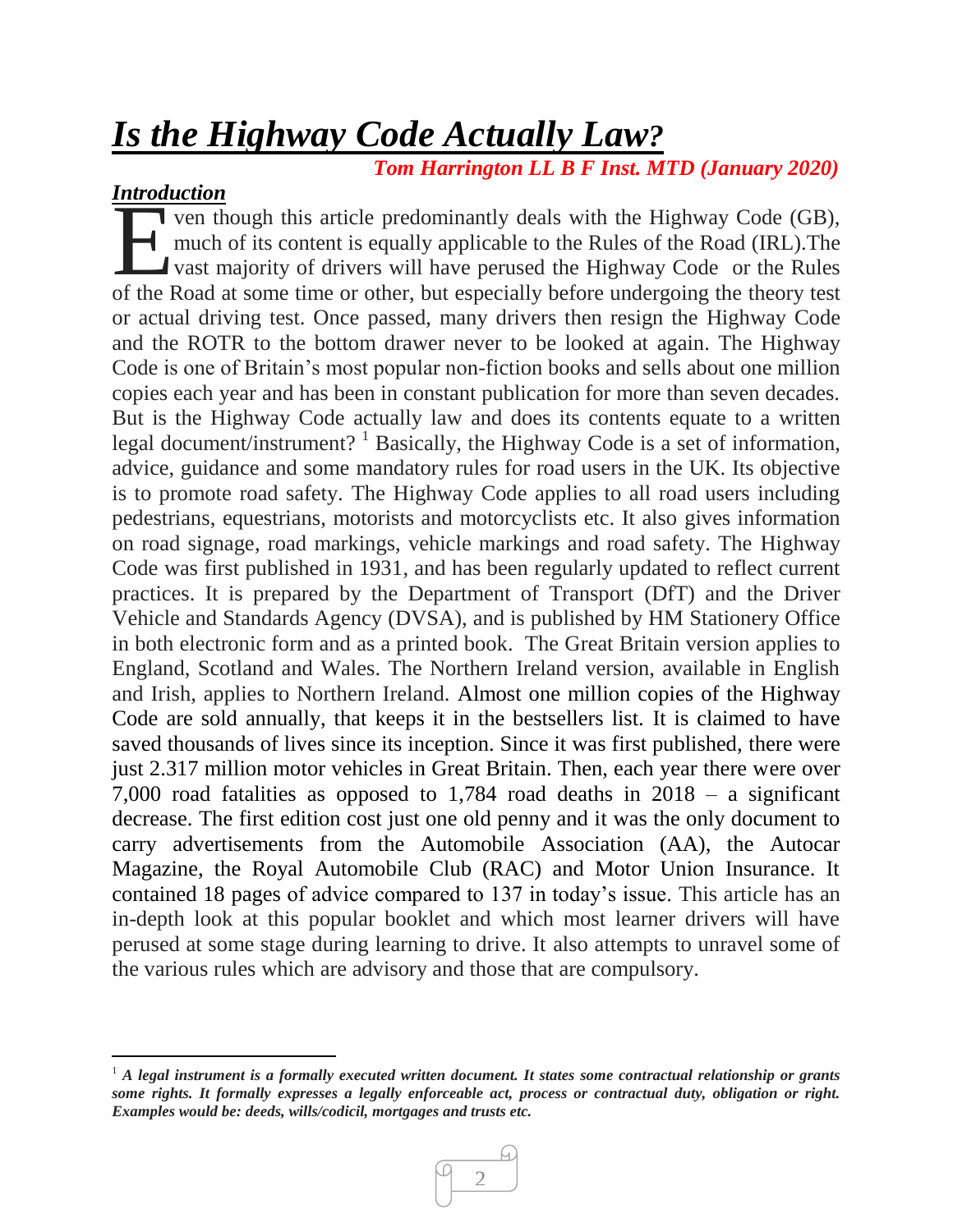It looks at rules using wording like *'must', 'must not',* that is supported by law, and words like *'should',* or *'should not'*, that act as advice, and don't have legal weighting behind them. Finally, it concludes with an overall summary.

# *Not a Legal Document*

Taken alone, the Highway Code is not a legal document or instrument  $2$  and therefore is not law or legally binding. But many of the instructions are backed up by law and so have legal muscle behind them. These points supported by law are clearly identified in the document by wording like '*must'*, *'must not'*, rather than *'should'* or *'should not'*. Failure to comply with the other rules of the code can't directly cause you to be fined, prosecuted or disqualified – but the advice it offers can be used as evidence in any court of law to establish liability. Certain rules in the Highway Code are legal requirements, and are identified by the words *'must'* or *'must not'*. In these cases, the rules also include references to the corresponding legislation. Offenders may be cautioned, given license penalty points, fined, banned from driving, or imprisoned, depending on the severity of the offence. Although failure to comply with the other rules would not, in itself, cause a person to be prosecuted. The Highway Code may be used in court under the Road Traffic Act 1988 to establish liability. These include advisory rules with wording *'should'* and *'should not'* or *'do'* and *'do not'.* In general, only the latest official printed version of the Highway Code should be used, but in legal proceedings, whether civil or criminal, the version current at the time of the incident would apply.

## *Origins of the Code*

l

The origins of the Highway Code can be traced back to 1920 when the Department Committee on the Regulation of Motor Vehicles announced that *"a compulsory and uniform code of signals for all road vehicles is to be brought into operation".* 3 Drivers in London had evolved a system for signaling their intentions to turn right or stop, using their arm, and this was seen to be of such benefit that it should be required and standardized as a Highway Code of behaviour across the country. The Highway Code allowed the driver to use his own arm or a dummy arm which had obvious benefits in wet weather for drivers with the luxury of an enclosed cab, or for drivers using left-hand driving vehicles, as in imported American cars. The intention to bring in the compulsory Highway Code was delayed and in successive years, the Highway Code was expanded including whip signals for horse drawn vehicles, and signals made by policemen controlling junctions.

<sup>3</sup> *Code of signals for road vehicles*. Dundee Evening Telegraph. 5 October 1920. P2.



<sup>&</sup>lt;sup>2</sup> Legal document – A document that states some contractual relationship or grants some rights.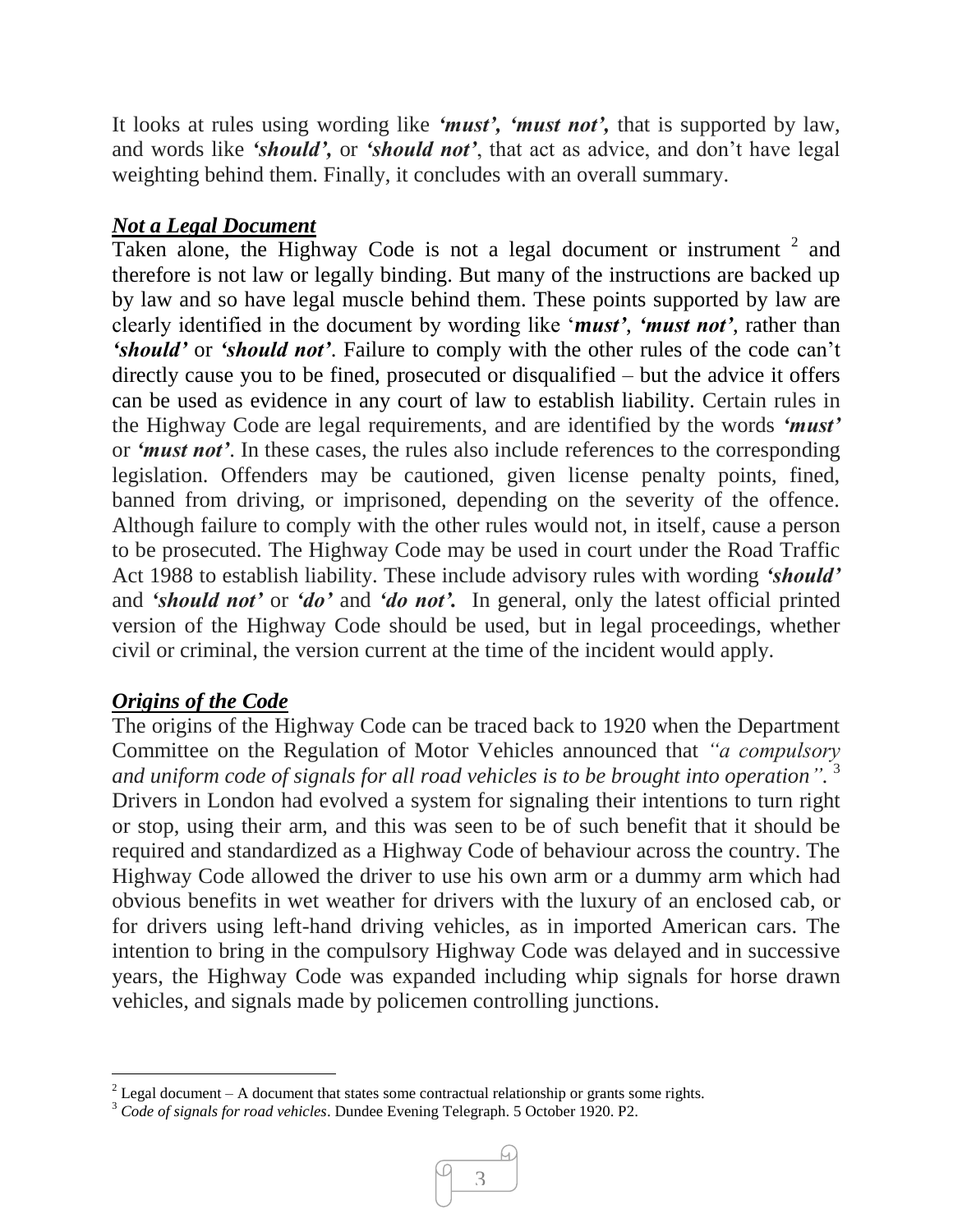Driving skills can only be applied with a framework of knowledge and understanding of the rules, regulations and procedures outlined in the Highway Code. Drivers or potential drivers should clearly understand the purpose of the Highway Code and of its relevance to establishing or negating liability in a court of law. Where drivers have a poor understanding of the Highway Code's rules and procedures, or have a superficial attitude towards them i.e. if they think it is only something which must be learned in order to pass the driving test, this will almost certainly be reflected in their response to rules, signs and traffic situations. Drivers should attempt to develop proper attitudes towards signs and Highway Code rules with particular emphasis on the safety of pedestrians at junctions, traffic lights, pedestrian crossings and near schools etc.

## *The [Road Traffic Act \(GB\) 1988](https://en.wikipedia.org/wiki/Road_Traffic_Act_1988) states:*

*"A failure on the part of a person to observe a provision of The Highway Code shall not of itself render that person liable to criminal proceedings of any kind but any such failure may in any proceedings (whether civil or criminal, and including proceedings for an offence under the Traffic Acts, the [1981c.14] Public Passenger Vehicles Act 1981 or sections 18 to 23 of the [1985c.67] Transport Act 1985) be relied upon by any party to the proceedings as tending to establish or negate any liability which is in question in those proceedings". <sup>4</sup>*

Knowing and applying the rules contained in the Highway Code could significantly reduce the number of deaths and injuries that occur on our roads every day is a responsibility we all share. The Highway Code can help us discharge that responsibility. The Highway Code sets out everything the motorist needs to know to safely navigate the various highways and byways – but is it law? It also contains strict instructions on what road users can and cannot do. So, is the Highway Code a legal document and is it legally binding, or is it a simple set of guidelines recommended for motorists to follow? According to the Royal Automobile Club (RAC), the Highway Code itself is not a legal document and the rules outlined in it are not official road laws. But that doesn't mean you can't be fined if you break one of the 307 regulations set out in the Government book. A number of the points outlined in the Highway Code are backed up by official traffic laws, meaning you can be fined, prosecuted, disqualified if you ignore them.

 4 "Road Traffic Act 1988. (c.52), s 38 (7)" Office of Public Sector Information. Retrieved 3 August 2006.

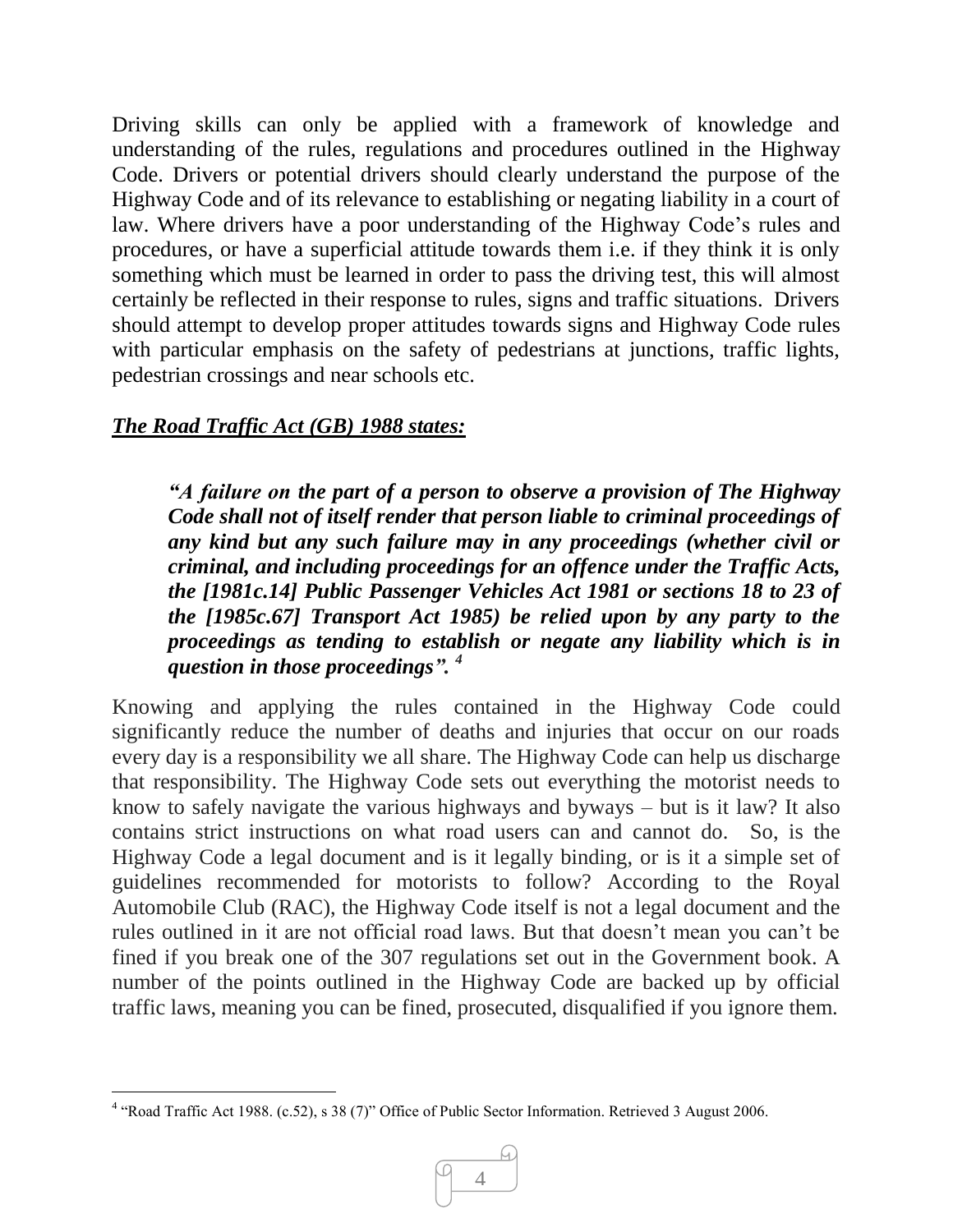Legally supported sections of the Highway Code include: Rule 175 – junctions controlled by traffic lights -

## *You must stop behind the white 'STOP' line across your side of the road unless the light is green.*

*Supported* by Laws RTA 188 s36 (Roads Traffic Act 1988) and Regulations 10 and 36 (The Road Signs Regulations and General Directions TRSGD 2002).

*Not legally supported -* Rule 185 – Roundabouts:

 *When reaching the roundabout you should give priority to traffic approaching from your right, unless directed otherwise by signs, road markings, or traffic lights.* 

Any rule using wording like *'must', 'must not',* is supported by law, which will usually be referenced at the bottom of the sub-section. Road users who ignore these guidelines could find themselves slapped with numerous traffic offences including careless driving, and be prosecuted under the laws they are associated with. Guidelines in the Highway Code using the words *'should',* or *'should not'*, act as advice, and don't have legal weighting behind them. But these sections can still be used as supporting evidence in court. Where there has been an incident on the road which goes against the *'should'*, *'should not'*, advice of the document, these can be used to establish who is liable for the incident.

## *Case Law*

Even though the following court case concerns the Rules of the Road (ROTR) (IRL) and not the Highway Code, it highlights the issue where the pedestrian was negligent and totally at fault and where the ROTR were applied. A pedestrian who was struck by a car on an N road in Co. Longford had his personal injuries claim against the driver dismissed in the High Court. Stating that the case turned on the application of the ROTR, as described in *Carr v Olas & Anor [2012] <sup>5</sup>* Mr. Justice Keane stated that the ROTR was:

*"An administrative document which in places endeavours to summarise in non-legal language the requirements of the Road Traffic Acts while also giving practical advice and exhortation to drivers as how best to drive safely".*

Mr. Justice David Keane said obiter (dictum), that if the pedestrian had followed the advice in the ROTR, the accident could not have happened. Here, the ROTR was an invaluable asset to the judge in determining the case.



 $\overline{a}$ 5 [2012] IEHC 59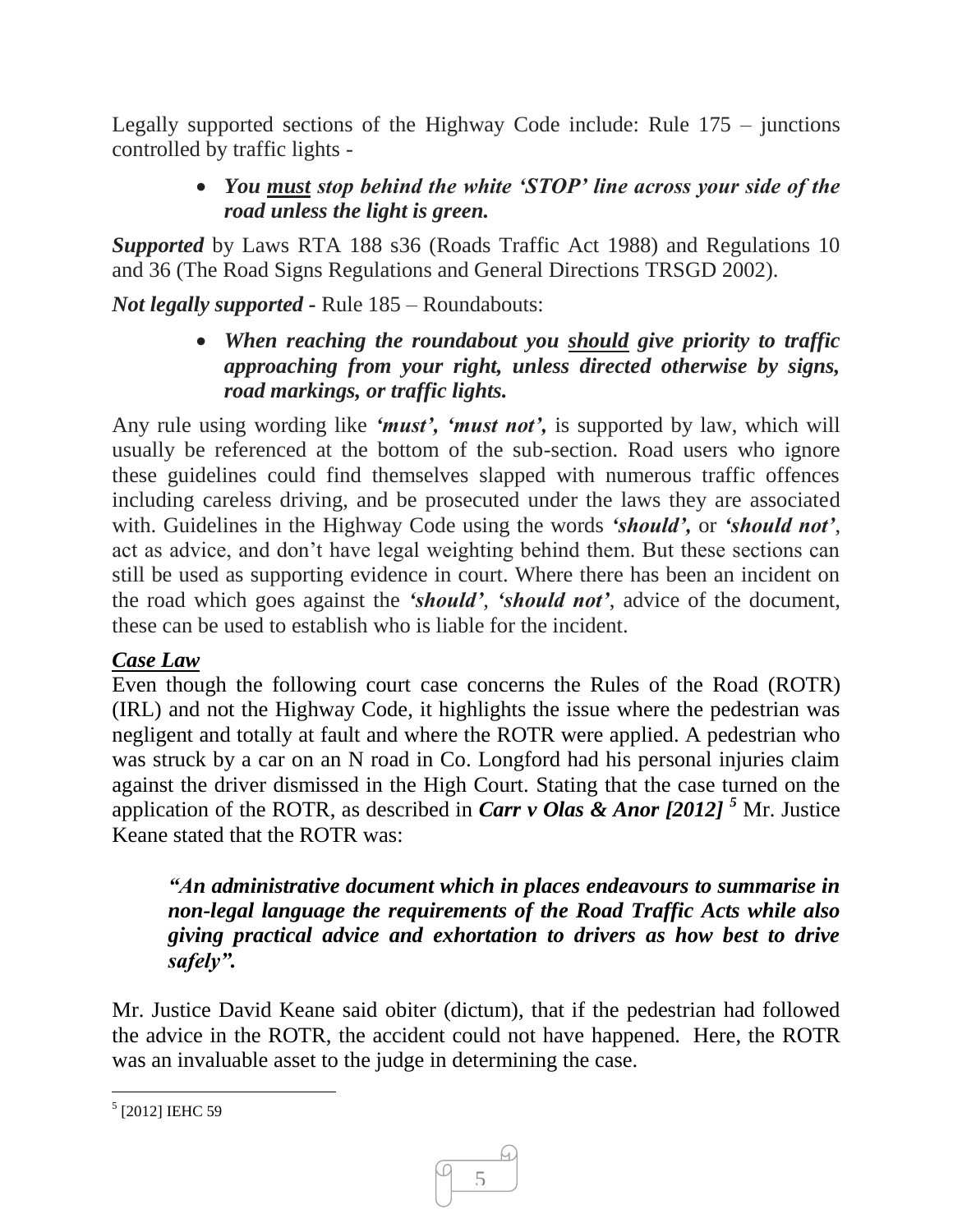#### *Other Cases*

In *Hernandez v Acar [2019]*, <sup>6</sup> the defendant pulled out of a minor road into a major road – which was a one-way street. The claimant was riding a motorcycle on the major road, and hit the front offside wing of the defendant's car. He was thrown from his motorcycle rendering him a paraplegic. Mr. Hernandez made a claim against the defendant and the defendant counterclaimed in respect of psychiatric injury. The question whether a road user has failed to drive with reasonable care is fact sensitive. The trial judge, Master Davison considered the relevant findings of the High Court, and cited the court of appeal case *Heaton v Herzog [2008]*, <sup>7</sup> that a driver emerging onto a major road, from a minor road has a duty *"to take extreme care before doing so and when doing so".*

Evidence of negligence may be gleaned from the following sources – The Highway Code, Rules of the Road, statutory duties relevant to motoring convictions, the DVSA driving manuals and other specialist publications. In addition, there are certain cases where the circumstances themselves imply negligence. In such cases, the principle of *res ipsa loquitur* <sup>8</sup> may apply. In principle, a breach of the Highway Code may be relied upon as tending to establish or negate any liability that is in question in proceedings. In practice, if a party fails to comply with the provisions of the Highway Code, it is likely that the court will conclude that there has been a breach of the duty of care. This is for good reason: the Highway Code is accepted good practice and represents the accumulation of many years' experience since it was first published in 1931.<sup>9</sup>

In *Wakeling v McDonagh [2007],* <sup>10</sup> Mackie J. said: *(relying on Powell v Phillips [1972],* that a breach of the Highway Code, if established, did not create a presumption of negligence but was merely a factor to be taken into account when considering the issue. In *Davies v Swan Motor Company Limited [1949]*, <sup>11</sup> Lord Denning, relying on the Highway Code said that in considering contributory negligence in the part of a pedestrian, the appropriate test was said to be: *"When a man steps into the road he owes a duty to himself to take care of his own safety".*  The facts in *Davies* were as follows: *Davies* was standing on the steps at the side of a dust lorry. When meeting a bus on a narrow road he fell off and was killed.

 $\overline{a}$ 



 $6$  Enrique Hernandez v (1) Emre Acar (2) EUI limited.EWCH 72.

 $7$  EUI Ltd 21019 EWHC 72

<sup>8</sup> *Res ipsa loquitur means* "the thing speaks for itself". There are some cases where the "thing speaks for itself" and where they may be no other evidence to prove negligence.

<sup>9</sup> lexisnexis.co.uk

<sup>10</sup> Berrymans Lace Mawer. Pedestrian Claims. blmlaw.com

 $11$  2 KB 291, Court of Appeal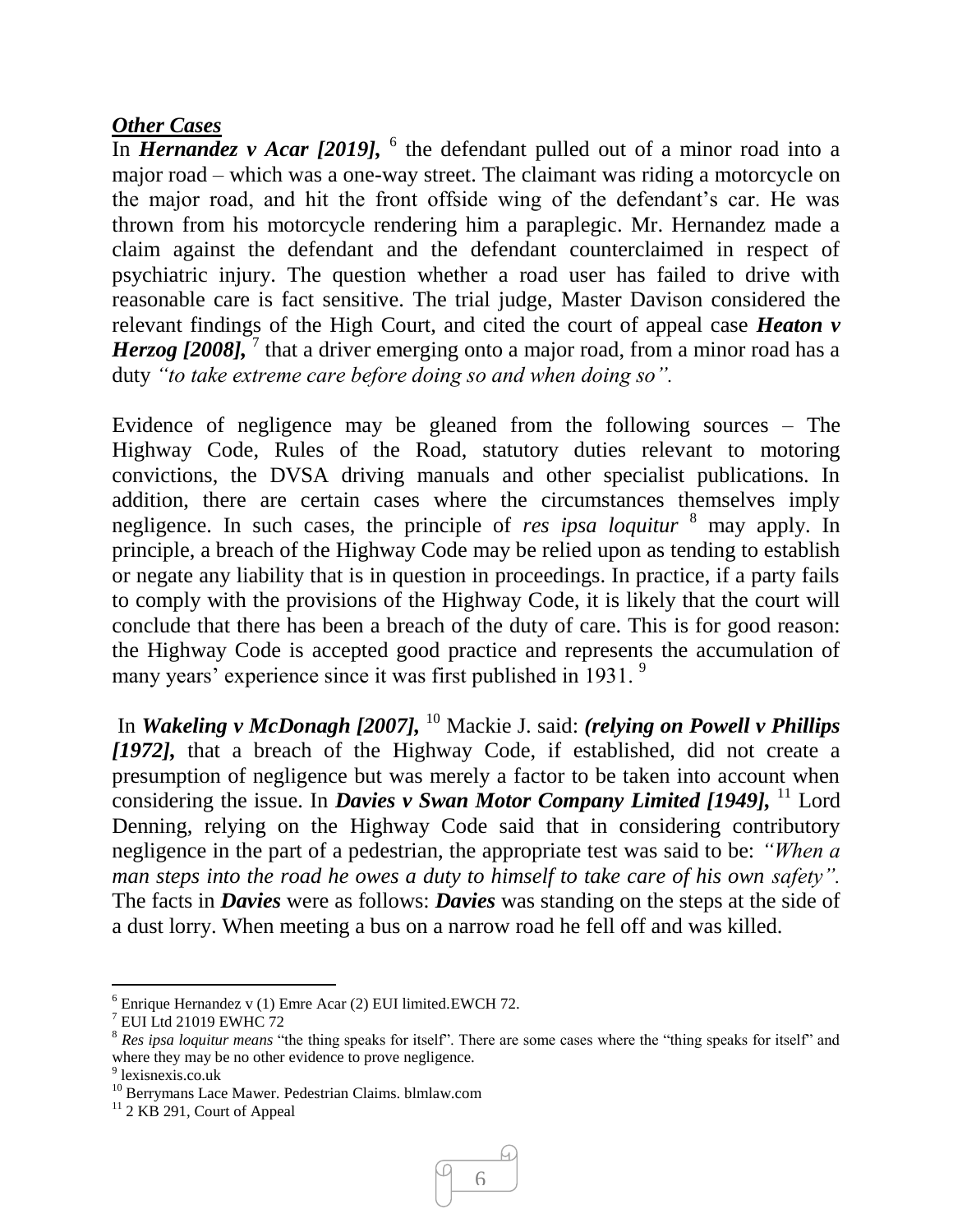The judge held that that *Davies* was himself one-fifth responsible because of his negligence in standing upon, and being upon the side of the dust lorry. His damages were reduced accordingly.

In the initial case, Bucknill L.J. said:

*"When one is considering the question of contributory negligence, it is not necessary to show that the negligence constituted a breach of duty to the defendant. It is sufficient to show lack of reasonable care by the plaintiff for his own safety."*

In June 2017, even the Queen broke Rule 99 of the Highway Code by not wearing her seatbelt. Her Majesty was reported after one beady-eyed viewer noticed that the Queen had forgotten to wear her seatbelt, as she travelled to the State Opening of Parliament. Even though, it is compulsory to wear a seatbelt at all times whilst travelling in a vehicle, the Queen is immune from any civil or criminal proceedings.<sup>12</sup>

### *Conclusion*

The Highway Code is primarily designed to help all road users be safe on the roads. It includes the rules and regulations on how we should use the roads as well as providing advice on making our journeys less stressful. Also, if all road users follow the rules and advice provided, it will help to reduce congestion and improve our environment. We are all road users - whether we are walking, riding in a jitney or driving a car – and need to be aware of, and follow, the rules that are there to help the whole community. All adults, especially the parents of young children, should know about the contents of the Highway Code even before they are aiming to become a driver, but learner drivers will need to study the contents in order to pass their driving test, obtain a license; and then become safe and considerate drivers. The Highway Code includes all the information you will need to know about traffic rules and regulations, traffic signs, signals and road markings. The Highway Code also provides guidance on maintaining your vehicle, what to do in the event of a breakdown or being involved in an accident and some useful advice on first aid. It also provides detailed guidance on how to go about passing your driving test - both the written knowledge part and the on-road practical test. So, even though the Highway Code is not a legal document/instrument *per se,* the advice contained therein is invaluable not just for learner drivers but for all motorists.

 $\overline{a}$ 



 $12$  Grazia. 24 June 2017. graziadaily.co.uk